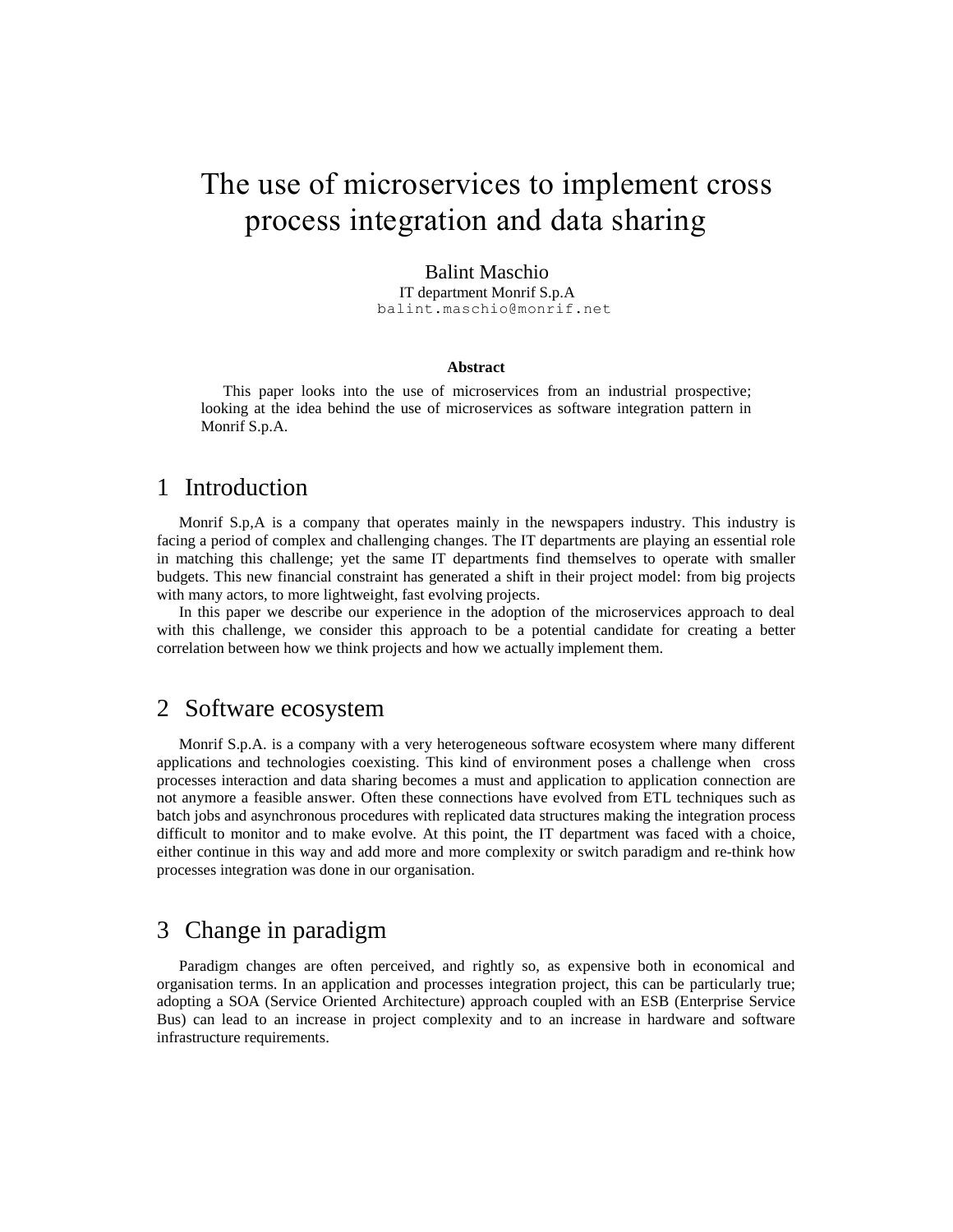In the autumn of 2015 the IT department of Monrif was asked to evaluate the opportunity of using an ESB with "off the shelf" solution such Talend or alternatively to implement a homemade microservices solution.

Although Talend is an excellent product with a proven history of successful projects, it was thought to be an intricate product due to the technologies and frameworks involved, which would have required a steep learning curve and intensive use of external consultancy.

The evident lack of technical expertise coupled and not sufficient level maturity of the IT department in handling the some of the design and engineering aspect of a SOA project made us not confident to start a solution development that would have required the level of project specification and project management commons in a SOA/ERP project

On the other hand, a homemade microservices solution was understood to be more manageable on the following lines of thinking:

- 1. We could approach the project dividing it into process bounded steps within a larger domain ( ex : Purchase Chain , Plant Management )
- 2. Smaller sized project steps can be handled by a time constrained small team
- 3. The delivery of smaller incremental steps will facilitate the migration of the existing "application to application integration" to a more process integration environment by allowing the team to gradually switch off the old implementation and migrating to the new implementation
- 4. A smaller project can fail without considerable organizational or financial implications

The selection of Jolie as the microservice language was driven by the following consideration

- 1. A successful integration project already developed in Jolie present in the organization. This project involved the integration of SAPERP with DMS (Document Management System) using microservices that collected transformed and routed data between the two applications.
- 2. The small resources footprint required to run Jolie's microservices
- 3. The availability of lightweight enterprise microservices monitoring and control system.
- 4. Possibility of developing own languages libraries in Java.

# 4 Monrif's vision on microservices

The literature is full of excellent examples and definition on: what it is a microservice, what should it do and how to implement it; yet we believe that each organization should create its own "Vision" on microservice. Being domain driven design closely linked to microservices design it seems reasonable to think that the microservice vision Monrif may differ from that of companies like Uber or Netflix being different the domain scope and application requirements.

Monrif's microservice vision is based on this four families of microservices

- 1. Data service: those microservices that access application data via DB connection or application specific connector
- 2. Orchestration Services: those microservices that implement the business logic orchestrating several Data services to realise the desired process or functionality